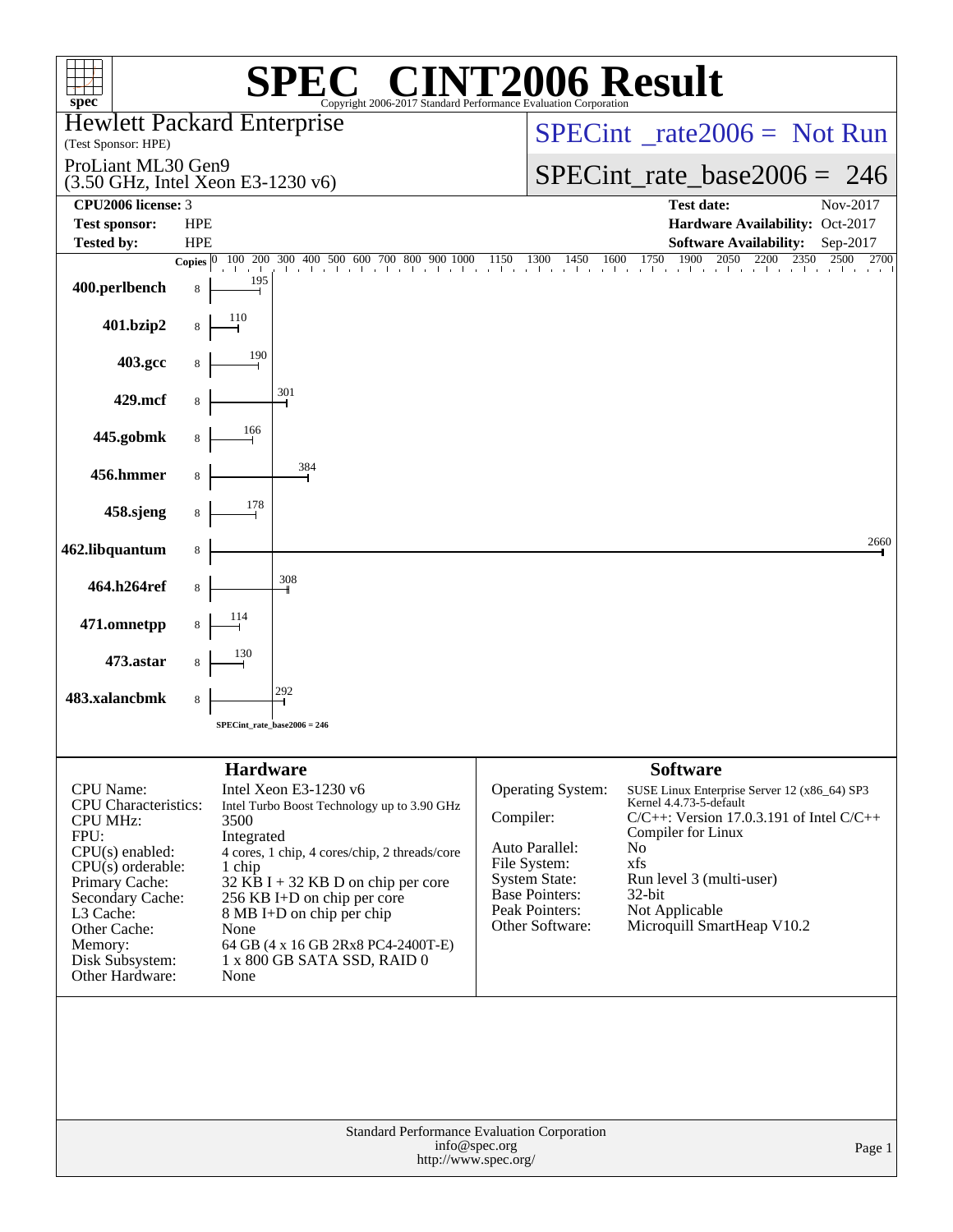

Hewlett Packard Enterprise

(Test Sponsor: HPE)

ProLiant ML30 Gen9

(3.50 GHz, Intel Xeon E3-1230 v6)

[SPECint\\_rate2006 =](http://www.spec.org/auto/cpu2006/Docs/result-fields.html#SPECintrate2006) Not Run

### [SPECint\\_rate\\_base2006 =](http://www.spec.org/auto/cpu2006/Docs/result-fields.html#SPECintratebase2006) 246

**[CPU2006 license:](http://www.spec.org/auto/cpu2006/Docs/result-fields.html#CPU2006license)** 3 **[Test date:](http://www.spec.org/auto/cpu2006/Docs/result-fields.html#Testdate)** Nov-2017 **[Test sponsor:](http://www.spec.org/auto/cpu2006/Docs/result-fields.html#Testsponsor)** HPE **[Hardware Availability:](http://www.spec.org/auto/cpu2006/Docs/result-fields.html#HardwareAvailability)** Oct-2017 **[Tested by:](http://www.spec.org/auto/cpu2006/Docs/result-fields.html#Testedby)** HPE **[Software Availability:](http://www.spec.org/auto/cpu2006/Docs/result-fields.html#SoftwareAvailability)** Sep-2017

### **[Results Table](http://www.spec.org/auto/cpu2006/Docs/result-fields.html#ResultsTable)**

|                    | <b>Base</b>   |                |            |                |            |                |            | <b>Peak</b>   |                |              |                                                                                                          |              |                |              |
|--------------------|---------------|----------------|------------|----------------|------------|----------------|------------|---------------|----------------|--------------|----------------------------------------------------------------------------------------------------------|--------------|----------------|--------------|
| <b>Benchmark</b>   | <b>Copies</b> | <b>Seconds</b> | Ratio      | <b>Seconds</b> | Ratio      | <b>Seconds</b> | Ratio      | <b>Copies</b> | <b>Seconds</b> | <b>Ratio</b> | <b>Seconds</b>                                                                                           | <b>Ratio</b> | <b>Seconds</b> | <b>Ratio</b> |
| 400.perlbench      | 8             | 402            | <b>195</b> | 402            | 194        | 401            | 195        |               |                |              |                                                                                                          |              |                |              |
| 401.bzip2          | 8             | 702            | 110        | 705            | <b>110</b> | 702            | <b>110</b> |               |                |              |                                                                                                          |              |                |              |
| $403.\mathrm{gcc}$ | 8             | 339            | 190        | 339            | <b>190</b> | 340            | 189        |               |                |              |                                                                                                          |              |                |              |
| $429$ .mcf         | 8             | 243            | 300        | 243            | 301        | 240            | 304        |               |                |              |                                                                                                          |              |                |              |
| $445$ .gobm $k$    | 8             | 505            | 166        | 505            | 166        | 506            | 166        |               |                |              |                                                                                                          |              |                |              |
| 456.hmmer          | 8             | 195            | 384        | 193            | 386        | 195            | 384        |               |                |              |                                                                                                          |              |                |              |
| $458$ .sjeng       | 8             | 543            | 178        | 543            | <b>178</b> | 541            | 179l       |               |                |              |                                                                                                          |              |                |              |
| 462.libquantum     | 8             | 62.4           | 2660       | 62.3           | 2660       | 62.3           | 2660       |               |                |              |                                                                                                          |              |                |              |
| 464.h264ref        | 8             | 573            | 309        | 581            | 305        | 574            | <b>308</b> |               |                |              |                                                                                                          |              |                |              |
| 471.omnetpp        | 8             | 440            | 114        | 440            | 114        | 440            | <u>114</u> |               |                |              |                                                                                                          |              |                |              |
| 473.astar          | 8             | 431            | 130        | 431            | 130        | 432            | 130l       |               |                |              |                                                                                                          |              |                |              |
| 483.xalancbmk      | 8             | 189            | 291        | 188            | 294        | 189            | 292        |               |                |              |                                                                                                          |              |                |              |
|                    |               |                |            |                |            |                |            |               |                |              | Results appear in the order in which they were run. Bold underlined text indicates a median measurement. |              |                |              |

#### **[Submit Notes](http://www.spec.org/auto/cpu2006/Docs/result-fields.html#SubmitNotes)**

 The taskset mechanism was used to bind copies to processors. The config file option 'submit' was used to generate taskset commands to bind each copy to a specific processor. For details, please see the config file.

### **[Operating System Notes](http://www.spec.org/auto/cpu2006/Docs/result-fields.html#OperatingSystemNotes)**

 Stack size set to unlimited using "ulimit -s unlimited" Transparent Huge Pages enabled by default Filesystem page cache cleared with: shell invocation of 'sync; echo 3 > /proc/sys/vm/drop\_caches' prior to run

### **[Platform Notes](http://www.spec.org/auto/cpu2006/Docs/result-fields.html#PlatformNotes)**

 BIOS Configuration: Power Profile set to Custom Power Regulator set to Static High Performance Mode Minimum Processor Idle Power Core C-State set to C6 State Minimum Processor Idle Power Package C-State set to No Package State Energy/Performance Bias set to Maximum Performance Collaborative Power Control set to Disabled Thermal Configuration set to Maximum Cooling Processor Power and Utilization Monitoring set to Disabled Memory Refresh set to 1x Refresh Sysinfo program /home/cpu2006/config/sysinfo.rev6993 Revision 6993 of 2015-11-06 (b5e8d4b4eb51ed28d7f98696cbe290c1) running on linux-b589 Wed Nov 8 14:59:10 2017

Continued on next page

Standard Performance Evaluation Corporation [info@spec.org](mailto:info@spec.org) <http://www.spec.org/>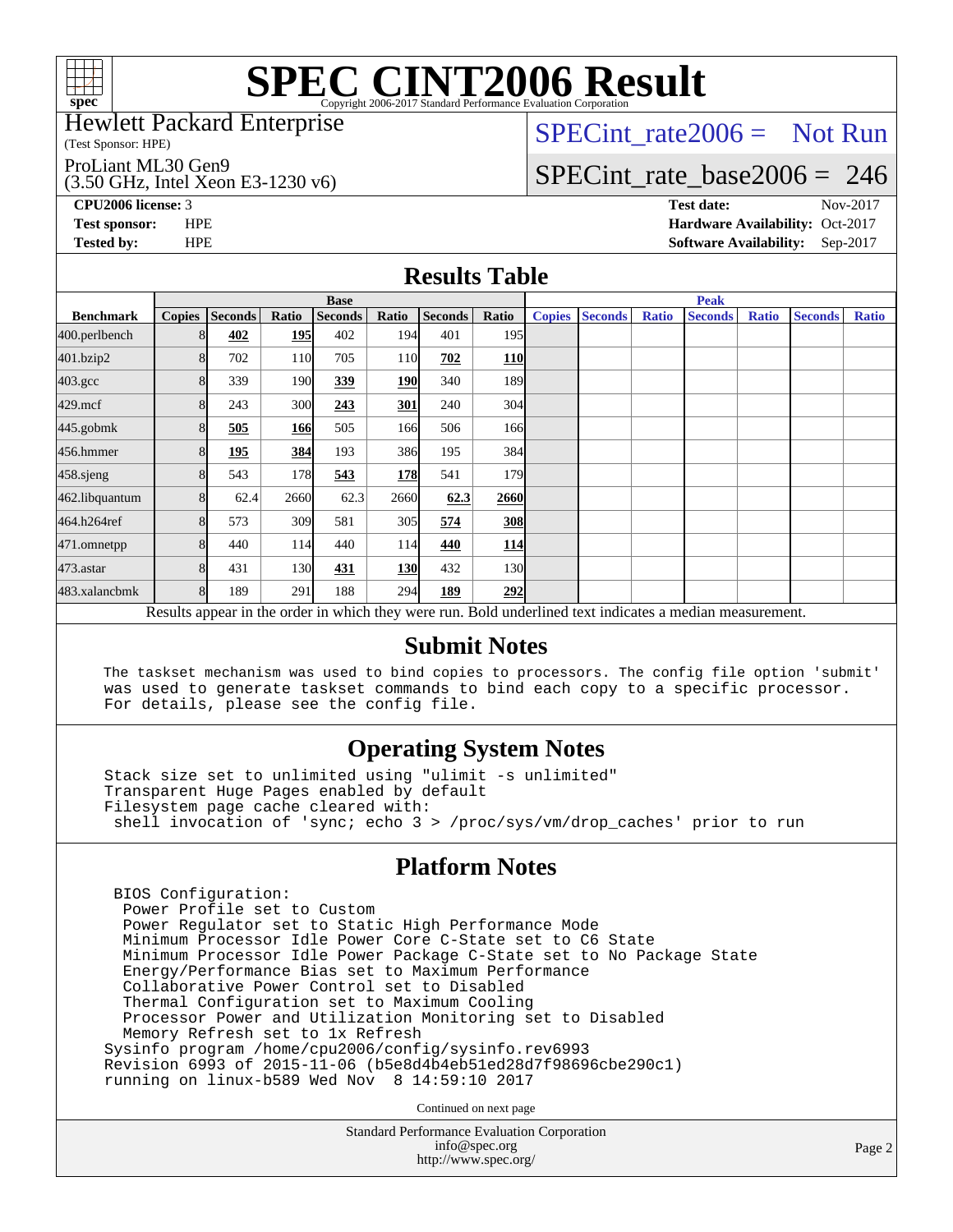

Hewlett Packard Enterprise

(Test Sponsor: HPE)

[SPECint\\_rate2006 =](http://www.spec.org/auto/cpu2006/Docs/result-fields.html#SPECintrate2006) Not Run

ProLiant ML30 Gen9

(3.50 GHz, Intel Xeon E3-1230 v6)

[SPECint\\_rate\\_base2006 =](http://www.spec.org/auto/cpu2006/Docs/result-fields.html#SPECintratebase2006) 246

**[CPU2006 license:](http://www.spec.org/auto/cpu2006/Docs/result-fields.html#CPU2006license)** 3 **[Test date:](http://www.spec.org/auto/cpu2006/Docs/result-fields.html#Testdate)** Nov-2017 **[Test sponsor:](http://www.spec.org/auto/cpu2006/Docs/result-fields.html#Testsponsor)** HPE **[Hardware Availability:](http://www.spec.org/auto/cpu2006/Docs/result-fields.html#HardwareAvailability)** Oct-2017 **[Tested by:](http://www.spec.org/auto/cpu2006/Docs/result-fields.html#Testedby)** HPE **[Software Availability:](http://www.spec.org/auto/cpu2006/Docs/result-fields.html#SoftwareAvailability)** Sep-2017

### **[Platform Notes \(Continued\)](http://www.spec.org/auto/cpu2006/Docs/result-fields.html#PlatformNotes)**

| <b>Standard Performance Evaluation Corporation</b><br>info@spec.org<br>http://www.spec.org/                                                                                                                                                                                                                                                                                              | Page 3 |
|------------------------------------------------------------------------------------------------------------------------------------------------------------------------------------------------------------------------------------------------------------------------------------------------------------------------------------------------------------------------------------------|--------|
| Continued on next page                                                                                                                                                                                                                                                                                                                                                                   |        |
| SPEC is set to: /home/cpu2006<br>Size Used Avail Use% Mounted on<br>Filesystem<br>Type<br>700G 6.3G 694G<br>$/\text{dev/sda4}$<br>xfs<br>1% /home<br>Additional information from dmidecode:                                                                                                                                                                                              |        |
| run-level $3$ Nov $8$ 13:43                                                                                                                                                                                                                                                                                                                                                              |        |
| $uname -a$ :<br>Linux linux-b589 4.4.73-5-default #1 SMP Tue Jul 4 15:33:39 UTC 2017<br>(b7ce4e4) x86_64 x86_64 x86_64 GNU/Linux                                                                                                                                                                                                                                                         |        |
| # Please check /etc/os-release for details about this release.<br>os-release:<br>NAME="SLES"<br>VERSION="12-SP3"<br>VERSION ID="12.3"<br>PRETTY_NAME="SUSE Linux Enterprise Server 12 SP3"<br>ID="sles"<br>ANSI COLOR="0;32"<br>CPE_NAME="cpe:/o:suse:sles:12:sp3"                                                                                                                       |        |
| SuSE-release:<br>SUSE Linux Enterprise Server 12 (x86_64)<br>$VERSION = 12$<br>$PATCHLEVEL = 3$<br># This file is deprecated and will be removed in a future service pack or<br>release.                                                                                                                                                                                                 |        |
| /usr/bin/lsb_release -d<br>SUSE Linux Enterprise Server 12 SP3<br>From /etc/*release* /etc/*version*                                                                                                                                                                                                                                                                                     |        |
| From /proc/meminfo<br>MemTotal:<br>65752892 kB<br>HugePages_Total:<br>$\sim$ 0<br>Hugepagesize:<br>2048 kB                                                                                                                                                                                                                                                                               |        |
| From /proc/cpuinfo<br>model name: $Intel(R)$ Xeon(R) CPU E3-1230 v6 @ 3.50GHz<br>1 "physical id"s (chips)<br>8 "processors"<br>cores, siblings (Caution: counting these is hw and system dependent.<br>The<br>following excerpts from /proc/cpuinfo might not be reliable. Use with<br>caution.)<br>cpu cores $: 4$<br>siblings : 8<br>physical 0: cores 0 1 2 3<br>cache size : 6144 KB |        |
| This section contains SUT (System Under Test) info as seen by<br>some common utilities. To remove or add to this section, see:<br>http://www.spec.org/cpu2006/Docs/config.html#sysinfo                                                                                                                                                                                                   |        |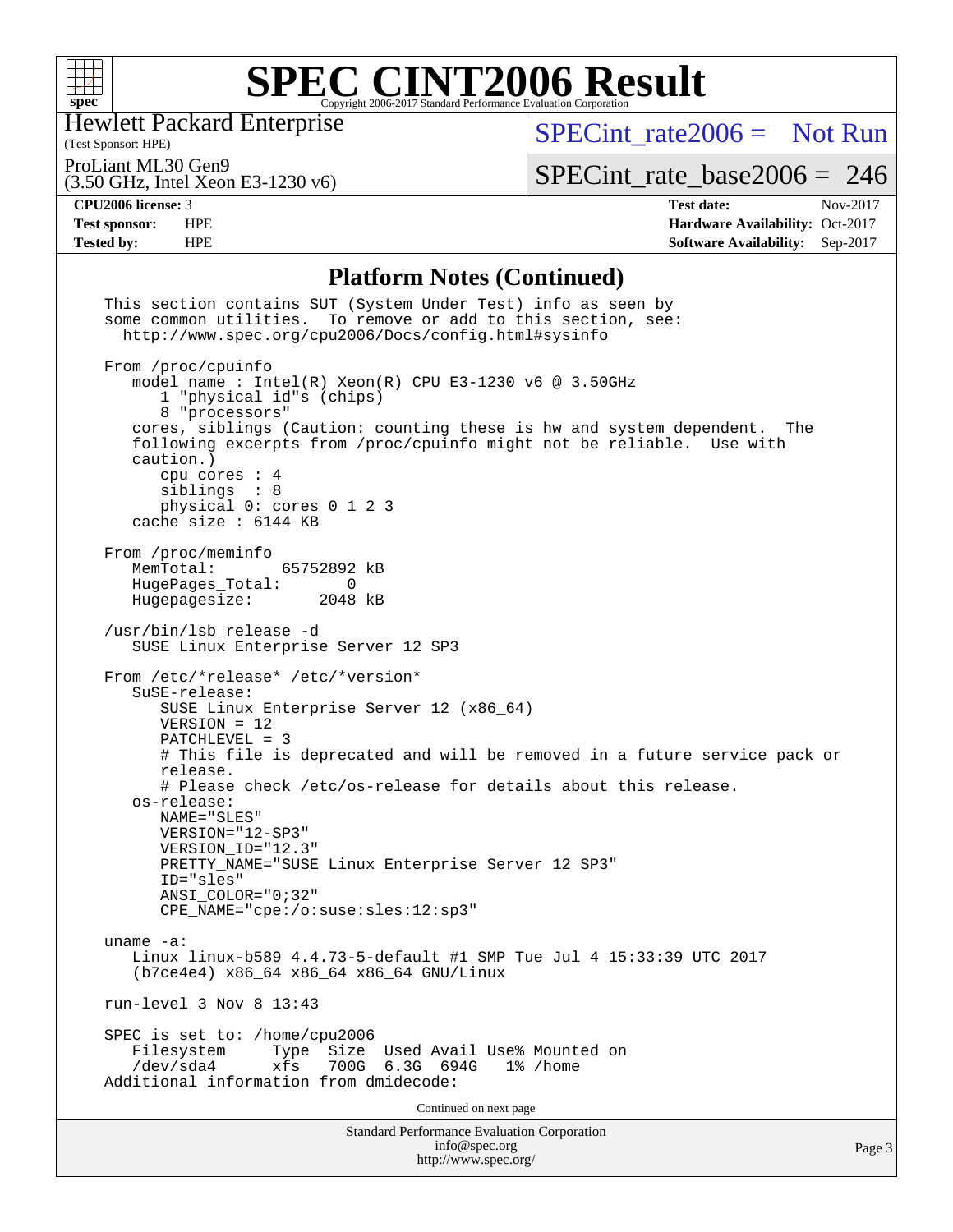

Hewlett Packard Enterprise

(Test Sponsor: HPE)

[SPECint\\_rate2006 =](http://www.spec.org/auto/cpu2006/Docs/result-fields.html#SPECintrate2006) Not Run

ProLiant ML30 Gen9

(3.50 GHz, Intel Xeon E3-1230 v6)

[SPECint\\_rate\\_base2006 =](http://www.spec.org/auto/cpu2006/Docs/result-fields.html#SPECintratebase2006) 246 **[CPU2006 license:](http://www.spec.org/auto/cpu2006/Docs/result-fields.html#CPU2006license)** 3 **[Test date:](http://www.spec.org/auto/cpu2006/Docs/result-fields.html#Testdate)** Nov-2017

**[Test sponsor:](http://www.spec.org/auto/cpu2006/Docs/result-fields.html#Testsponsor)** HPE **[Hardware Availability:](http://www.spec.org/auto/cpu2006/Docs/result-fields.html#HardwareAvailability)** Oct-2017 **[Tested by:](http://www.spec.org/auto/cpu2006/Docs/result-fields.html#Testedby)** HPE **[Software Availability:](http://www.spec.org/auto/cpu2006/Docs/result-fields.html#SoftwareAvailability)** Sep-2017

#### **[Platform Notes \(Continued\)](http://www.spec.org/auto/cpu2006/Docs/result-fields.html#PlatformNotes)**

 Warning: Use caution when you interpret this section. The 'dmidecode' program reads system data which is "intended to allow hardware to be accurately determined", but the intent may not be met, as there are frequent changes to hardware, firmware, and the "DMTF SMBIOS" standard.

 BIOS HP U23 10/02/2017 Memory: 4x HP 862690-091 16 GB 2 rank 2400 MHz

(End of data from sysinfo program)

### **[General Notes](http://www.spec.org/auto/cpu2006/Docs/result-fields.html#GeneralNotes)**

Environment variables set by runspec before the start of the run: LD\_LIBRARY\_PATH = "/home/cpu2006/lib/ia32:/home/cpu2006/lib/intel64:/home/cpu2006/sh10.2"

 Binaries compiled on a system with 1x Intel Core i7-4790 CPU + 32GB RAM memory using Redhat Enterprise Linux 7.2

### **[Base Compiler Invocation](http://www.spec.org/auto/cpu2006/Docs/result-fields.html#BaseCompilerInvocation)**

[C benchmarks](http://www.spec.org/auto/cpu2006/Docs/result-fields.html#Cbenchmarks):

[icc -m32 -L/opt/intel/compilers\\_and\\_libraries\\_2017/linux/lib/ia32](http://www.spec.org/cpu2006/results/res2017q4/cpu2006-20171114-50619.flags.html#user_CCbase_intel_icc_c29f3ff5a7ed067b11e4ec10a03f03ae)

[C++ benchmarks:](http://www.spec.org/auto/cpu2006/Docs/result-fields.html#CXXbenchmarks)

[icpc -m32 -L/opt/intel/compilers\\_and\\_libraries\\_2017/linux/lib/ia32](http://www.spec.org/cpu2006/results/res2017q4/cpu2006-20171114-50619.flags.html#user_CXXbase_intel_icpc_8c35c7808b62dab9ae41a1aa06361b6b)

### **[Base Portability Flags](http://www.spec.org/auto/cpu2006/Docs/result-fields.html#BasePortabilityFlags)**

 400.perlbench: [-D\\_FILE\\_OFFSET\\_BITS=64](http://www.spec.org/cpu2006/results/res2017q4/cpu2006-20171114-50619.flags.html#user_basePORTABILITY400_perlbench_file_offset_bits_64_438cf9856305ebd76870a2c6dc2689ab) [-DSPEC\\_CPU\\_LINUX\\_IA32](http://www.spec.org/cpu2006/results/res2017q4/cpu2006-20171114-50619.flags.html#b400.perlbench_baseCPORTABILITY_DSPEC_CPU_LINUX_IA32) 401.bzip2: [-D\\_FILE\\_OFFSET\\_BITS=64](http://www.spec.org/cpu2006/results/res2017q4/cpu2006-20171114-50619.flags.html#user_basePORTABILITY401_bzip2_file_offset_bits_64_438cf9856305ebd76870a2c6dc2689ab) 403.gcc: [-D\\_FILE\\_OFFSET\\_BITS=64](http://www.spec.org/cpu2006/results/res2017q4/cpu2006-20171114-50619.flags.html#user_basePORTABILITY403_gcc_file_offset_bits_64_438cf9856305ebd76870a2c6dc2689ab) 429.mcf: [-D\\_FILE\\_OFFSET\\_BITS=64](http://www.spec.org/cpu2006/results/res2017q4/cpu2006-20171114-50619.flags.html#user_basePORTABILITY429_mcf_file_offset_bits_64_438cf9856305ebd76870a2c6dc2689ab) 445.gobmk: [-D\\_FILE\\_OFFSET\\_BITS=64](http://www.spec.org/cpu2006/results/res2017q4/cpu2006-20171114-50619.flags.html#user_basePORTABILITY445_gobmk_file_offset_bits_64_438cf9856305ebd76870a2c6dc2689ab) 456.hmmer: [-D\\_FILE\\_OFFSET\\_BITS=64](http://www.spec.org/cpu2006/results/res2017q4/cpu2006-20171114-50619.flags.html#user_basePORTABILITY456_hmmer_file_offset_bits_64_438cf9856305ebd76870a2c6dc2689ab) 458.sjeng: [-D\\_FILE\\_OFFSET\\_BITS=64](http://www.spec.org/cpu2006/results/res2017q4/cpu2006-20171114-50619.flags.html#user_basePORTABILITY458_sjeng_file_offset_bits_64_438cf9856305ebd76870a2c6dc2689ab) 462.libquantum: [-D\\_FILE\\_OFFSET\\_BITS=64](http://www.spec.org/cpu2006/results/res2017q4/cpu2006-20171114-50619.flags.html#user_basePORTABILITY462_libquantum_file_offset_bits_64_438cf9856305ebd76870a2c6dc2689ab) [-DSPEC\\_CPU\\_LINUX](http://www.spec.org/cpu2006/results/res2017q4/cpu2006-20171114-50619.flags.html#b462.libquantum_baseCPORTABILITY_DSPEC_CPU_LINUX) 464.h264ref: [-D\\_FILE\\_OFFSET\\_BITS=64](http://www.spec.org/cpu2006/results/res2017q4/cpu2006-20171114-50619.flags.html#user_basePORTABILITY464_h264ref_file_offset_bits_64_438cf9856305ebd76870a2c6dc2689ab) 471.omnetpp: [-D\\_FILE\\_OFFSET\\_BITS=64](http://www.spec.org/cpu2006/results/res2017q4/cpu2006-20171114-50619.flags.html#user_basePORTABILITY471_omnetpp_file_offset_bits_64_438cf9856305ebd76870a2c6dc2689ab) 473.astar: [-D\\_FILE\\_OFFSET\\_BITS=64](http://www.spec.org/cpu2006/results/res2017q4/cpu2006-20171114-50619.flags.html#user_basePORTABILITY473_astar_file_offset_bits_64_438cf9856305ebd76870a2c6dc2689ab) 483.xalancbmk: [-D\\_FILE\\_OFFSET\\_BITS=64](http://www.spec.org/cpu2006/results/res2017q4/cpu2006-20171114-50619.flags.html#user_basePORTABILITY483_xalancbmk_file_offset_bits_64_438cf9856305ebd76870a2c6dc2689ab) [-DSPEC\\_CPU\\_LINUX](http://www.spec.org/cpu2006/results/res2017q4/cpu2006-20171114-50619.flags.html#b483.xalancbmk_baseCXXPORTABILITY_DSPEC_CPU_LINUX)